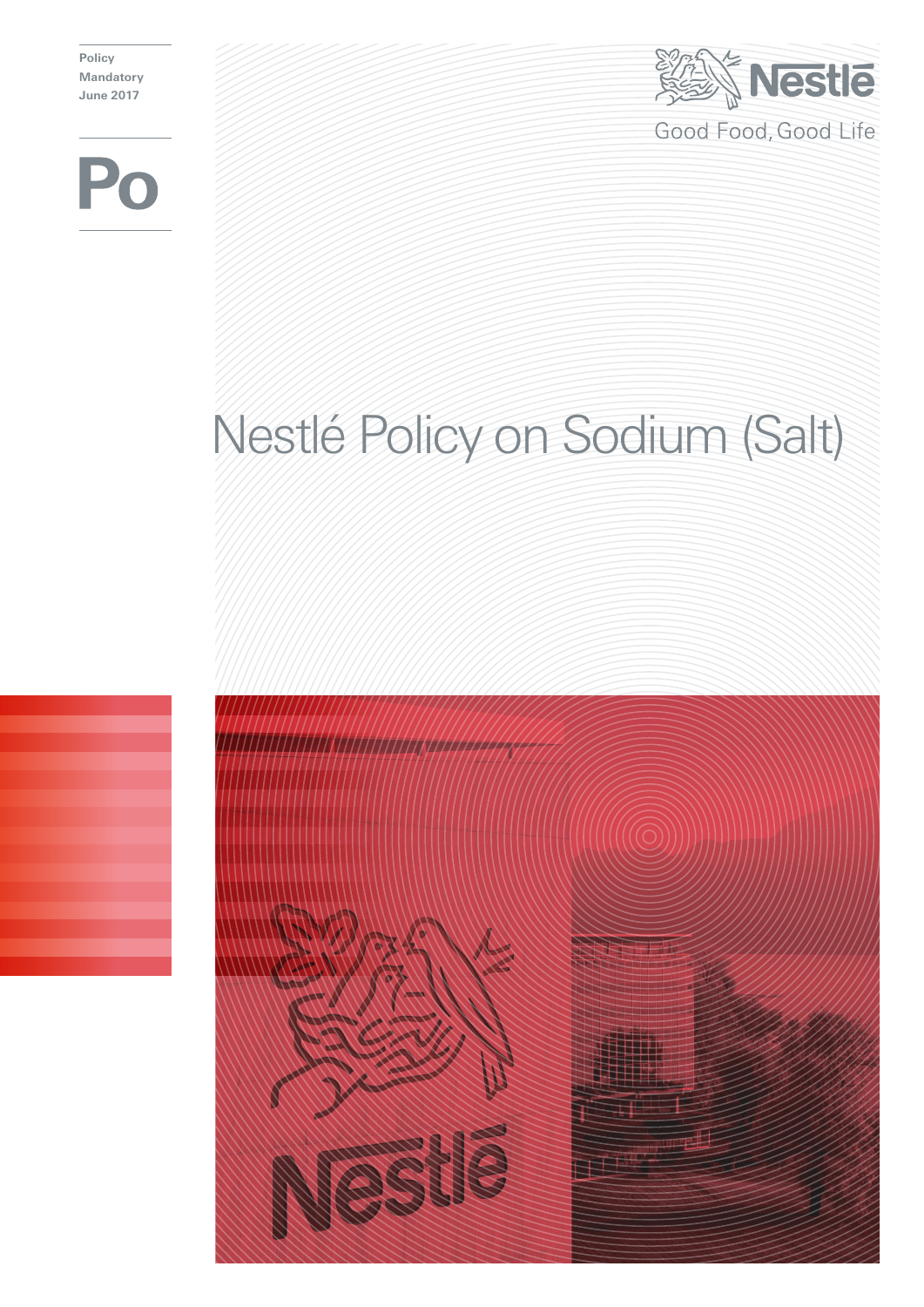**Policy Mandatory June 2017**

## **Issuing department** B-NHW / CT-NHW & Sustainability

**Target audience** Research & Development, Application Groups, Marketing, Communication, NHW Managers, Nutritionists, Public Affairs, Regulatory & Scientific Affairs, Legal Affairs

**Approver** Executive Board Nestlé S.A.

**Replaces** December 2013 – Nestlé Policy on the Level of Sodium in Food Products

**Repository** All Nestlé Principles and Policies, Standards and Guidelines can be found in the Centre online repository at: http://intranet.nestle.com/nestledocs

**Copyright** All rights belong to Nestec Ltd., Vevey, Switzerland. © 2017, Nestec Ltd.

**Design** Nestec Ltd., Corporate Identity & Design, Vevey, Switzerland with images3, Lausanne, Switzerland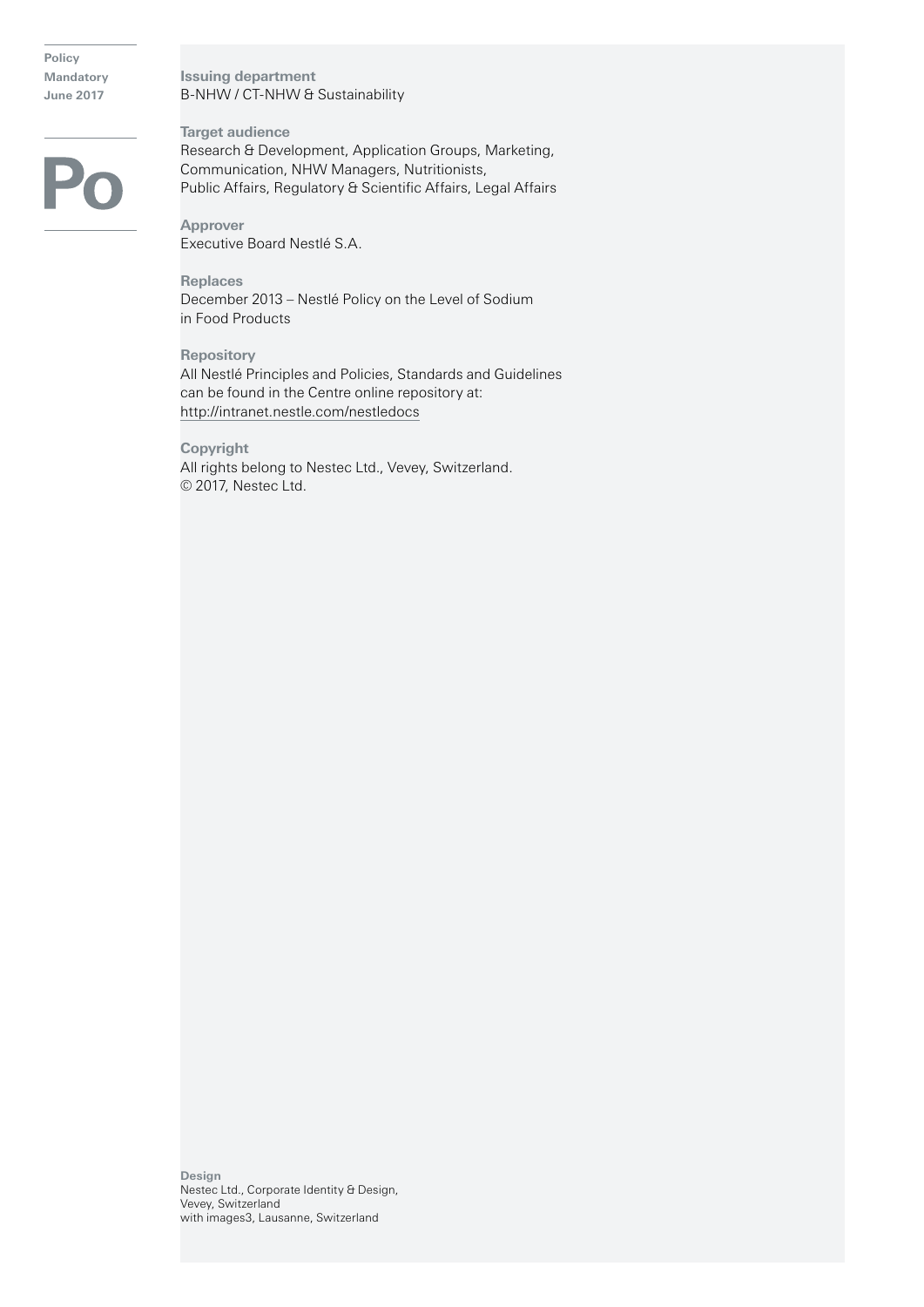# The Nestlé Policy on Sodium

At Nestlé, we are constantly improving the nutritional and taste performance of our food and beverage products. This is one of the many actions we take to help fulfil our purpose: enhancing quality of life and contributing to a healthier future.

We pay particular attention to food safety and nutritional recommendations, whilst complying with regulatory requirements and meeting consumer expectations.

**With this Policy update, the Company reiterates its commitment to further reduce the level of sodium (salt) in its food and beverage products and help consumers achieve target daily sodium (salt) intake levels corresponding to recommendations from the World Health Organization (WHO).**

#### **Understanding sodium (salt)**

Sodium is an important mineral and an essential part of a healthy and balanced diet. The majority of sodium in our diets comes from salt added during manufacturing, cooking or at the table, though small amounts of sodium are naturally present in some foods. Besides seasoning, salt plays an important role in the preservation and texture of food products and is regarded as a safe ingredient in food and beverage products worldwide.

Elevated sodium intake is associated with increased blood pressure, a risk factor for certain non-communicable diseases (NCDs) such as cardiovascular diseases. Yet in many countries around the world, sodium intake is above the recommended level. The WHO action plan for the prevention and control of NCDs includes reducing the dietary intake of salt as a measure to help promote a healthy diet.

#### **Nestlé's commitment and target**

Since the establishment of the first Nestlé Policy on sodium in 2005, the sodium levels of many products, including culinary products and breakfast cereals, have been significantly reduced.

Taking this further, we have renewed our Policy on sodium to help consumers achieve the WHO recommended intake levels of no more than 2000 mg of sodium (equivalent to 5 g of salt) per person, per day by 2025. With this target being Nestlé's longer term goal, our Policy goal is to further reduce the sodium we add to our products by an average of at least 10% over four years (2017–2020) in those products that are not yet aligned with our sodium targets based on the WHO recommendation of a maximum sodium daily intake of 2000 mg.

### **Scope**

The Nestlé Policy to reduce sodium applies to all food and beverage products for human consumption on a global basis, sold under brands owned by Nestlé. This includes a vast portfolio comprising soups, noodles, recipe mixes, ready meals and pizzas but excludes a few specific areas:

- i. Natural mineral and spring waters as the composition cannot be modified as per standards set by Codex Alimentarius.
- ii. Products for special dietary uses tailored to specific needs of a consumer group (e.g. infant formula, clinical and sports nutrition products).

This Policy forms a central part of our commitment to offer tastier and healthier food and beverage choices. Nestlé actively supports scientific advancements in the area of sodium and its effect on health. We also continue to drive technological innovations that will enable the reduction of sodium in our product portfolio without compromising on safety, quality and taste and align with consumers' expectations for more natural products.